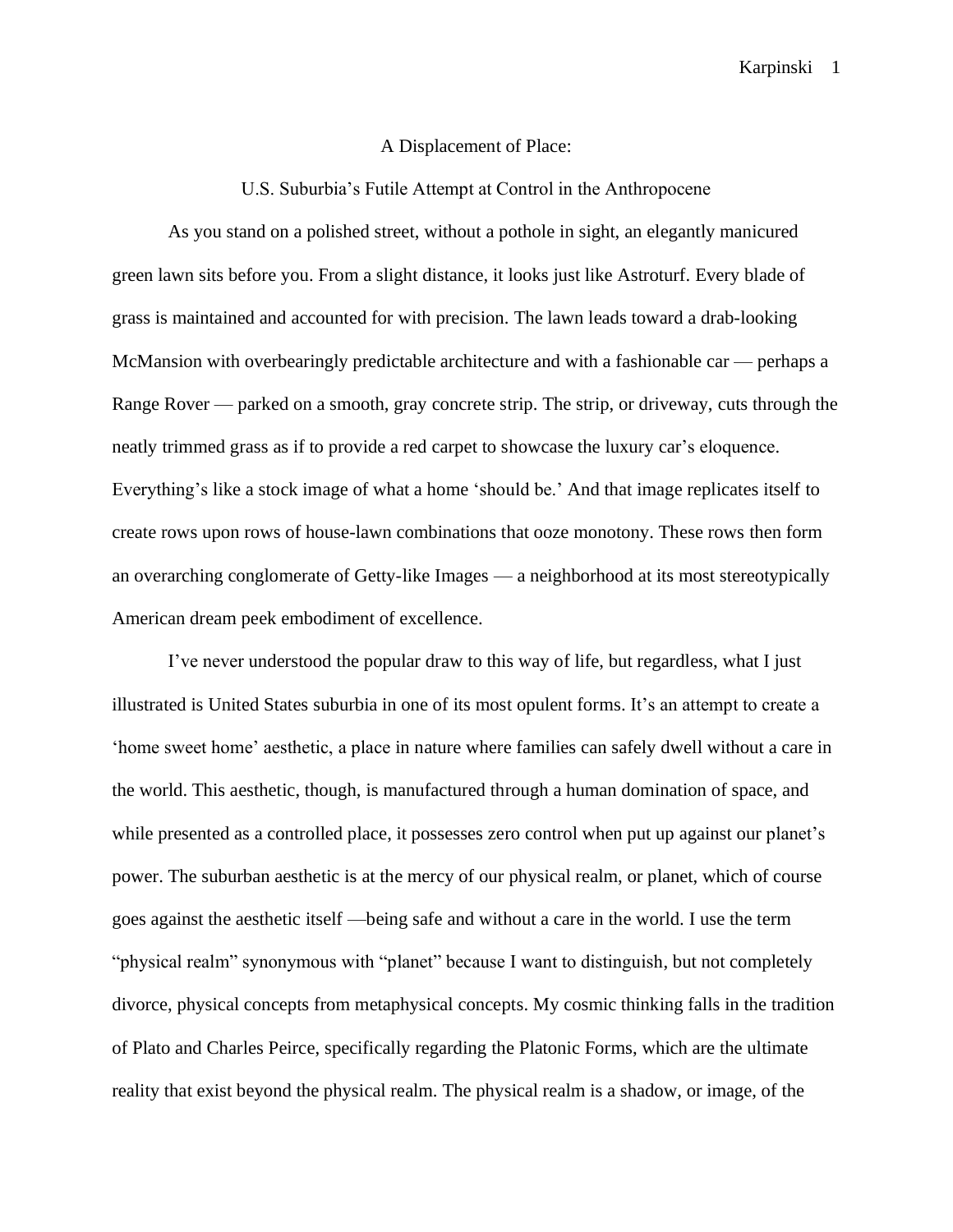truest reality of the Realm of Forms, according to Plato. And the Realm of Forms are ideals such as Beauty, Justice, Nature, and Goodness that exist independent of space and time. Through the Neoplatonist lens of Peirce, aesthetic ideals (akin to the Platonic Forms) are attained through the growth and habit of the universe through firstness, secondness, and thirdness. Plato believes that ideals simply exist without change, and Pierce believes that ideals grow in continuation with the universe's progression. Nevertheless, the physical realm, or planet, acts as a metaphysical ground that holds the possibility to see the truest form of reality through art and artistic perception. To agree or disagree with Plato or Peirce's respective philosophies is beside the point of this paper, because, in the modern age, it's clear that our planet, our ground, is in grave danger. Ideals will always prevail; however, it has become clear that our ground to access them is by no means infinite. This philosophy is important to keep in mind because it is where Nature (an uppercase ideal) exists. Throughout this paper, I'll put forth that nature (a lowercase physical practice) no longer exists on our ground. No matter anyone's philosophical dispositions, we should all care about the ground. We should all care about sustaining the planet because it's the only thing that houses us.

And with this in mind, getting back to suburbia, the reason for its heightened passive position in the physical realm is due to global warming. Global warming is significantly caused by the human mechanization of the planet, which has constituted the death of nature. nature (lowercase), being a universally reciprocal relationship that people once had with the planet through ideology and action, has been dead for quite some time. It has been dead since the  $17<sup>th</sup>$ century with the rise of the Scientific Revolution when nature began to be viewed a collection of inert particles prime for mechanical manipulation — destroying the universally reciprocal relationship that people once wholistically had with the natural world in systems of thought and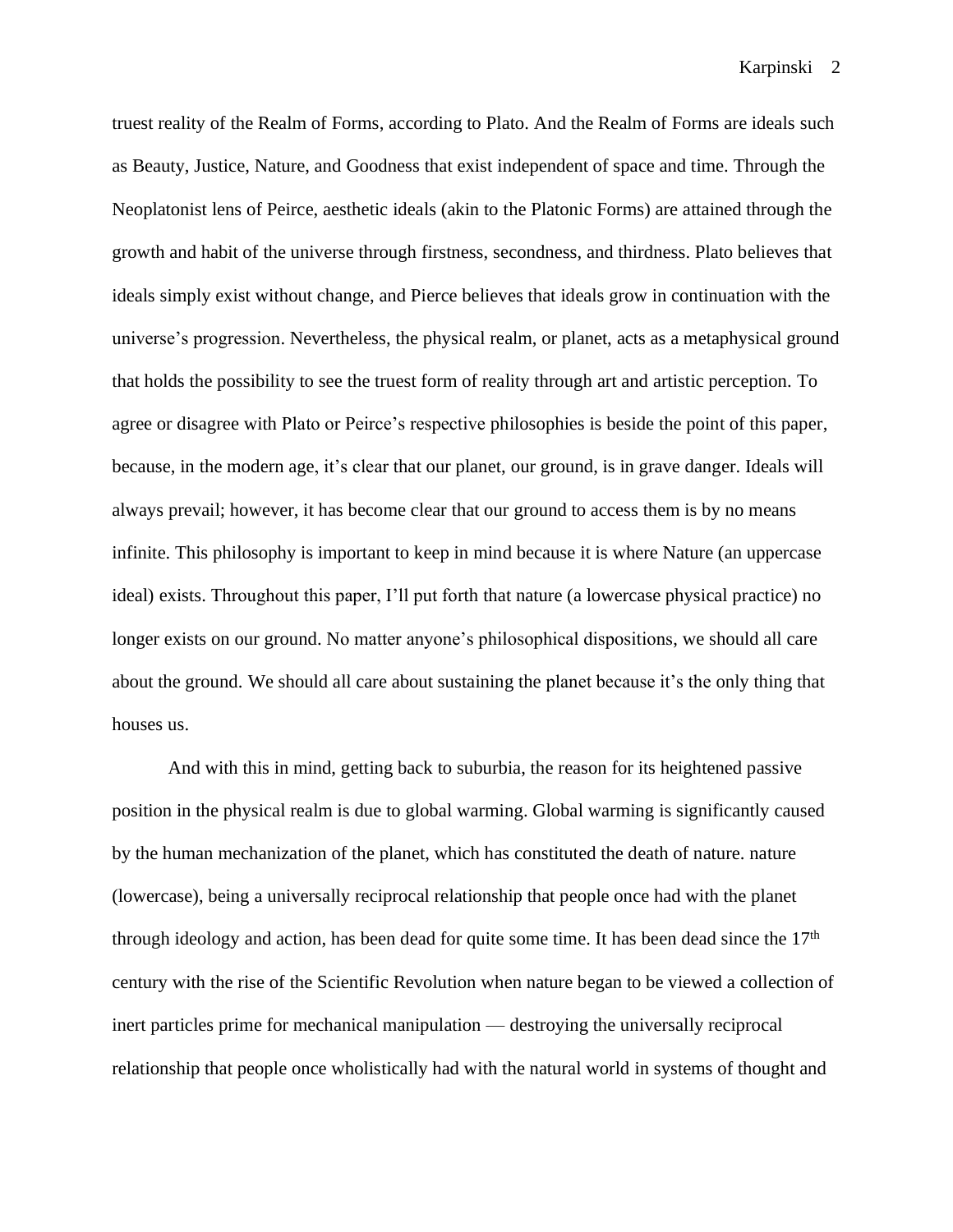action such as Neoplatonism, Naturalism, Vitalism, and Indigenous subsistence. Nature exists metaphysically, beautifully represented in text, for example, by writers such as Ralph Waldo Emerson and Henri David Thoreau. Suburbia is an aestheticized version of nature and therefore a displacement of the places that were once cultivated and present within past practices. Suburbia removes nature, then imagines nature, then replaces nature with an aestheticized human domination of space. Suburbia follows in the Scientific Revolution's tradition to futilely control our planet through human domination. And now, particularly with global warming, that futility is realized, and fear consequently kicks in — fear for the future ecological consequences that human diminutive action set in motion.

Before continuing with themes of human domination in the context of suburbia, I want to clear up the terminology presented in my paper's subtitle. Firstly, let's figure out what a place actually is. It'd be helpful to use my introductory suburban sketch to come up with a hypothesis. Imagine that before the suburb existed, trees covered the land. A beautiful canopy of trees traversed the land to such an extent that as a place, it was clearly a forest. But one day, developers decided to cut all the trees down. They didn't like how the trees just sat there, only used by nonhuman organisms, completely lacking a human presence, and completely lacking the economic value that Capitalism demands. After chopping the trees down, the developers let the land be, not touching it whatsoever, just for a few months while preparing to build. Grass took over where the forest used to be — an expansive amount of untamed green grass. As a place, this area was clearly no longer a forest. There were no longer any trees, and trees are of course an essential part of what makes up a forest. With such an expansive plot of greenery, it's safe to say, as a place, this area is now a meadow. Unfortunately, it was never in the developers plans to make a meadow. So, after those few months of planning passed, they elected to pave oversized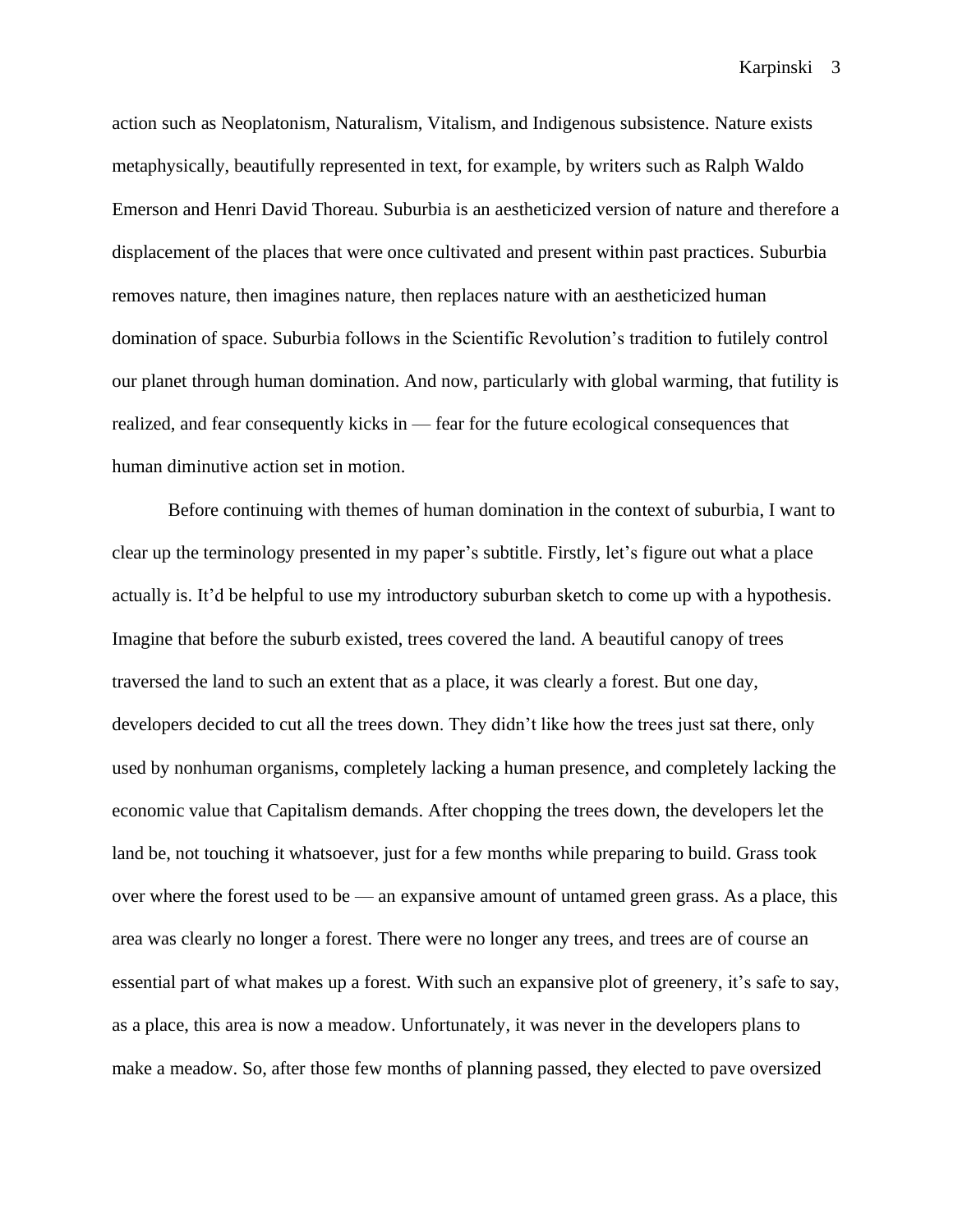gray concrete strips for cars all throughout the green grass, and they decided to erect individual houses with mini gray concrete strips of their own, and what was left over from the meadow, they designated a grand grass amusement where people could whack around balls with sticks. With all this manipulation, what we have now is no longer a meadow at all. It's a road, a conglomeration of Getty houses with driveways, and a golf course, respectively. And all these things put together, maybe with a few added accessories, are the makings of a suburb. The point is that a place is what occurs in a space — a space being any geographical plot of land. Then, anthropologically, one's social, economic, and political identity with what occurs in a space, along with an understanding of the human and nonhuman relationships that are inherent in that space, determines one's sense of place and one's ecological awareness.

The other term I want to unpack is Anthropocene, which is the current geological period when human activity started to have a significant impact on the planet's climate and ecosystems. Simply put, the Anthropocene is the age of global warming. Its epoch is highly debated among geologists, but I'm not too interested in any of that debate because the fact of the matter is that we are in it. However, there are two dates that I want to highlight. Firstly is  $1492$  — when mass genocide in the west, initiated by Christopher Columbus' arrival to the Americas, followed by Europe's consequent colonization efforts, uprooted approximately 20,000 years of established cultural practices among Indigenous people. Through Indigenous subsistence methods, there was a wholistic relationship among people, land, animals, and all organisms. That relationship was so wholly ingrained, that with Columbus' arrival, due the reduction of land use, the land's vegetation increased carbon stocks. In other words, because of settlers' violent disturbance, there was a consequent ecological secondary succession whereby plants and animals were forced to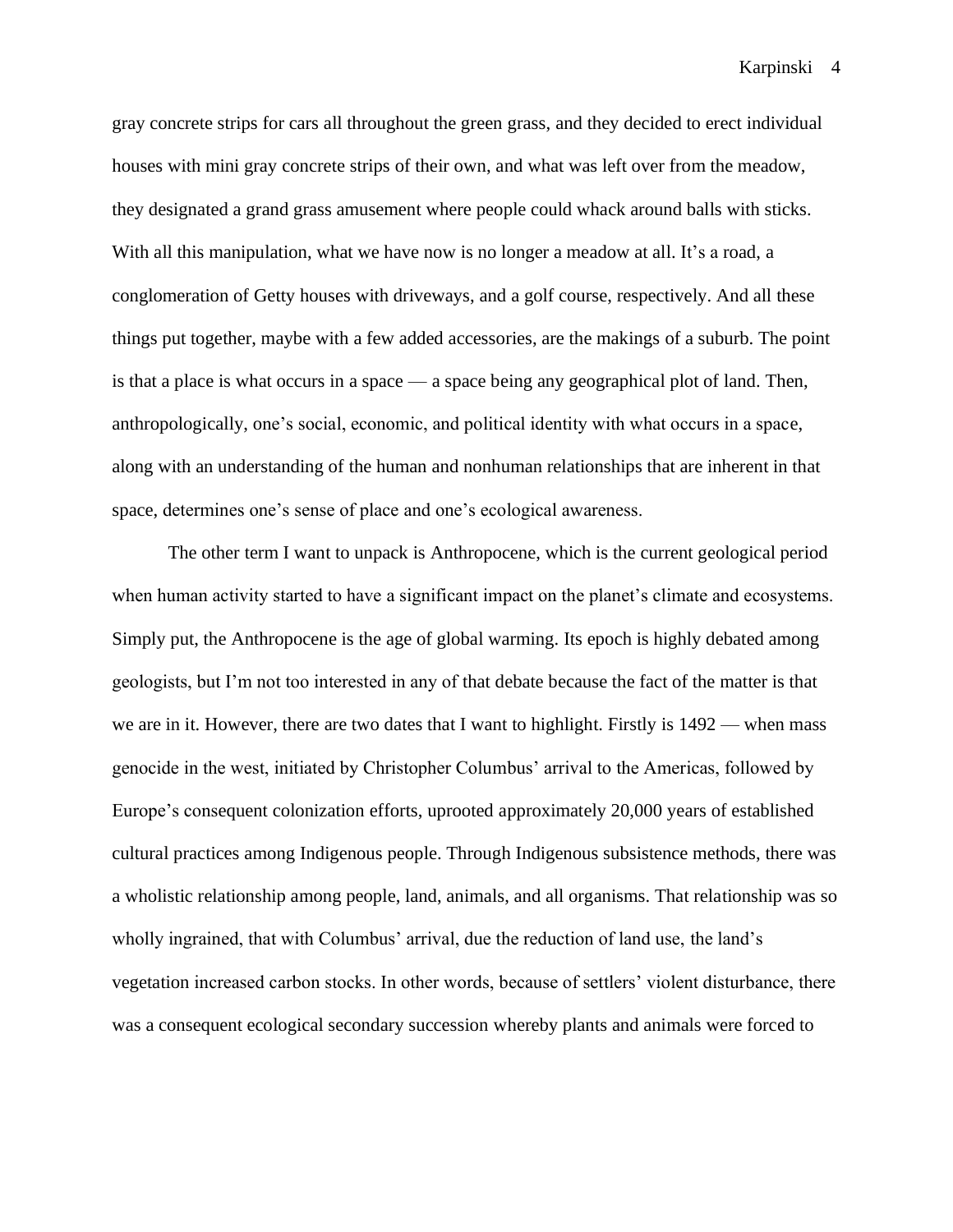recolonize THEIR habitats. This led to a carbon uptake that "reduced atmospheric CO2 levels that likely contributed to the coldest part of the Little Ice Age" (Koch et al. 14).

The second important date is 1784 — when carbon from coal powered industries began to be globally deposited as a result of the steam engine, invented by James Watt. The steam engine catapulted the industrial age. I chose these dates not to make a superficial argument about the direct correlation between whites and global warming, because at the end of the day, not just whites excessively manipulate our ecosystems and contribute to global warming. What I am saying is that whites, through grotesque global capitalism, contributed to a standard of violent ecological exploitation — stripping away the wholistic practices that people once had with the natural world on a global scale. Whites teed up the carbon uptake. When you think of the Anthropocene, think of colonialism and think of industry.

Colonialism and industry are integral parts of suburbia's construction, and more broadly put, the construction of the entire U.S. With suburbia reflecting the U.S. consciousness, it's a perfect template for investigation. American suburbanization is inherent in the American ethos due to the 'pastoral imagination' — or the dreams of explorers to live with ease in natural abundance, without burden, labor, or oppression. And, when Thomas Jefferson published his *Notes on Virginia* in 1785, American pastoralism, which was just an emerging idea at the time, became an "all-embracing ideology" to "invoke nature as a universal norm" (Marx 88). As I said before, though, to actualize this concept, it required the mechanical manipulation of land. In her work, *The Death of Nature*, Carolyn Merchant focuses on the cause for this manipulation. She details, as I previously mentioned, the Scientific Revolution's removal of people's once reciprocal relationship with the natural world. Additionally, through a feminist lens, she unpacks how nature, historically symbolized as female (Mother Earth), allowed for industrial leaders to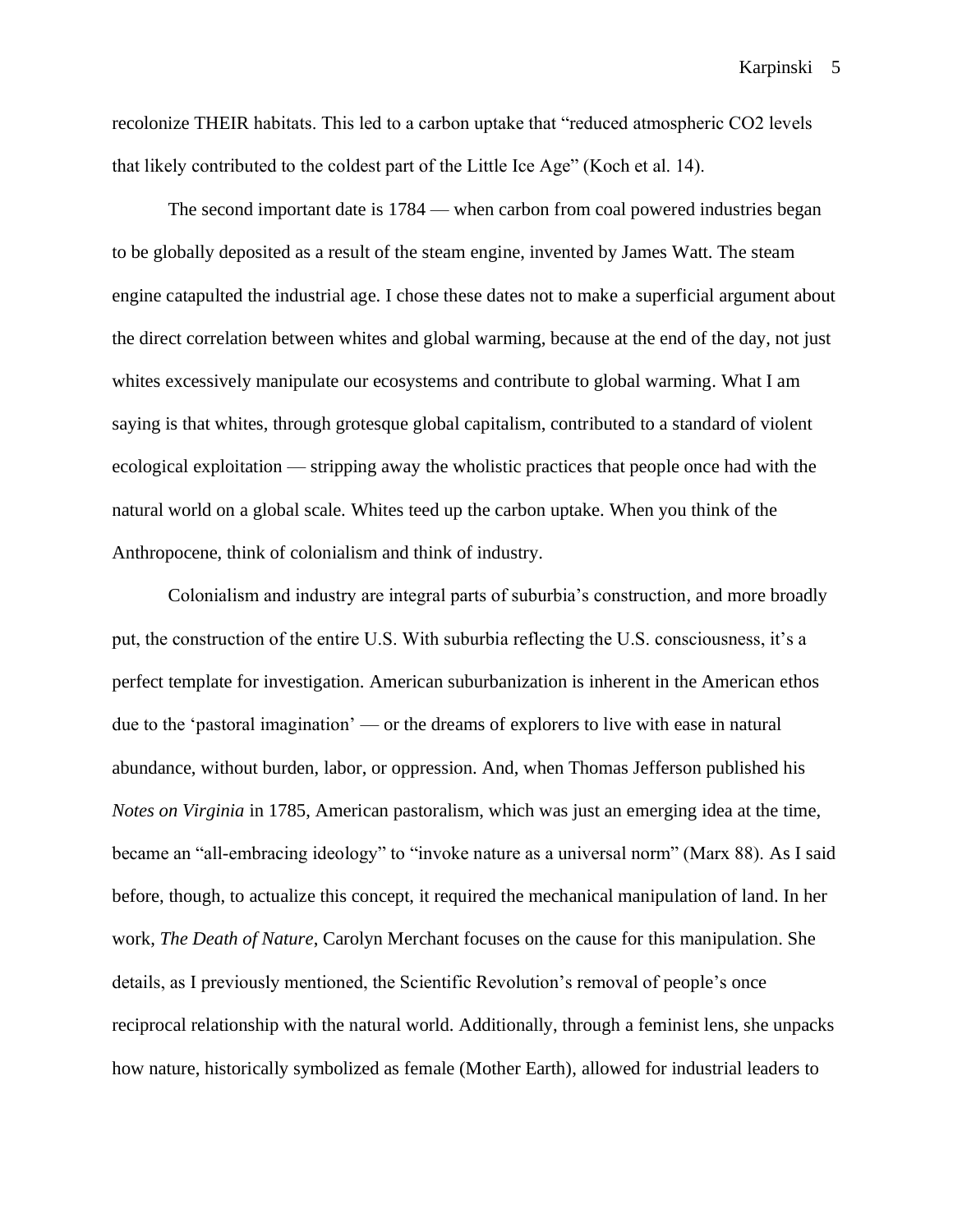perceive landscape as benevolent. Merchant specifically points this concept toward the pastoral imagination:

"In pastoral imagery, both nature and women are subordinate and essentially passive. They nurture but do not exhibit disruptive passion. The pastoral mode, although it viewed nature as benevolent, was a model created as an antidote to the pressures of urbanization and mechanization. It represented a fulfillment of human needs for nurture, but by conceiving of nature as passive, it nevertheless allowed for the possibility of its use and manipulation" (Merchant 9).

Suburbia, as a reaction to industrialism, got its start on the idea that there needed to be a peaceful utopia away from work and away from the laborious and oppressive city. Using Jefferson's pastoral imagination and agrarian *Notes on Virginia*, the displacement of the places that once existed in true nature commenced with force. Moreover, by designating suburbia as nature, developers mimicked the places they assumed existed within the societies that held a reciprocal relationship with the natural world. This mimicking can be characterized as a natural simulacra, which is a term from the French philosopher, Jean Baudrillard. The natural simulacra is "founded on the image, on imitation, and counterfeit, that are harmonious, optimistic, and that aim for the restitution, or the ideal institution of nature made in God's image" (Baudrillard 121). And a century after Jefferson established his copy-cat ideology, suburbia took shape as a place distinct and separate from the city. In his seminal book on U.S. suburbanization, *Crabgrass Frontier*, Kenneth Jackson says, "… the major urban centers, the merchant princes and millionaires were searching for hilltops, shore lands, and farms on which to build substantial estates: crowded cities offered fewer attractions with every passing year" (Jackson 25). The merchant princes and millionaires sought a utopia, and all the while, as Merchant says, "allowed for the possibility of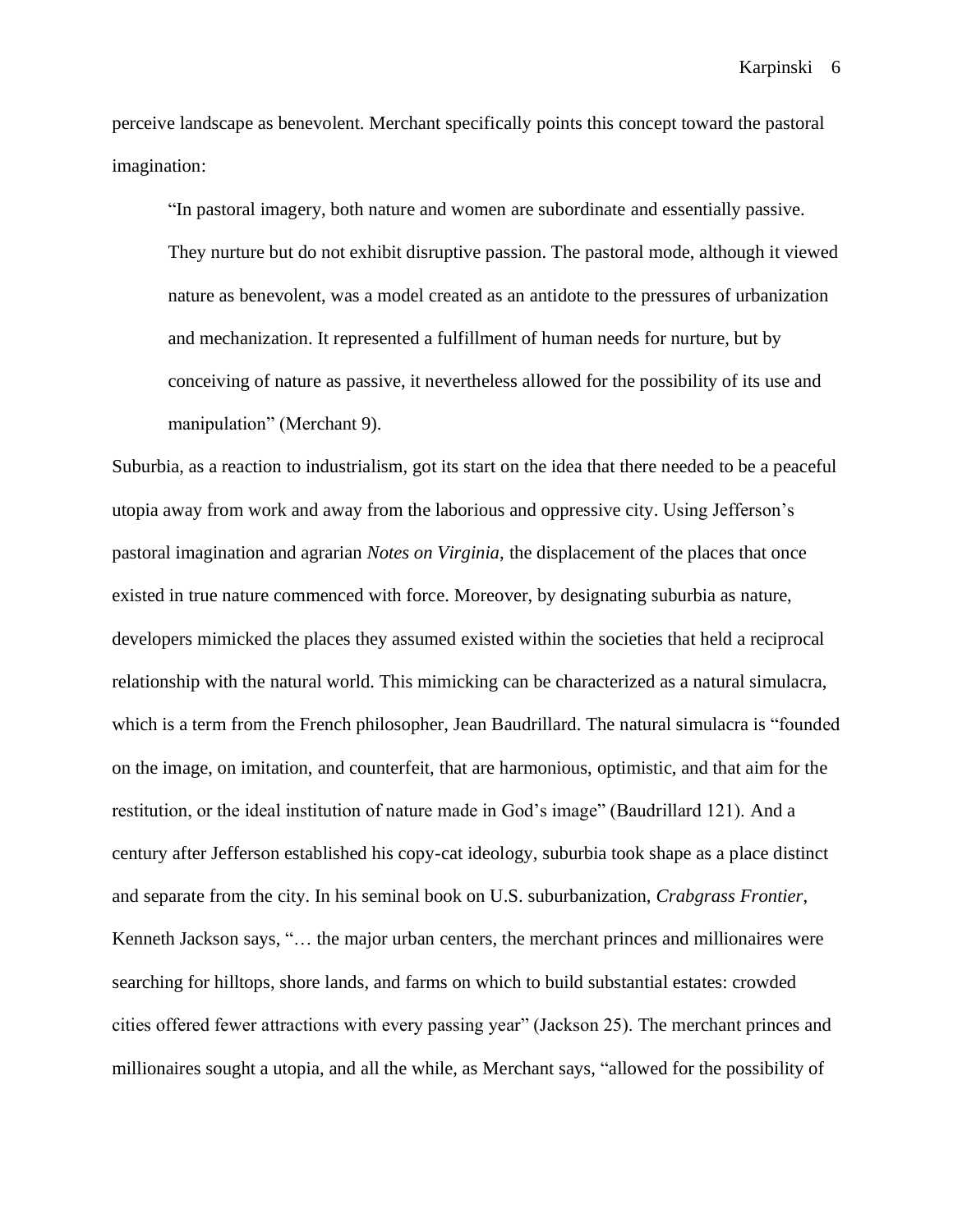[the land's] use and manipulation" (Merchant 9). The millionaires thought according to this framework because they were constructing nature. Manipulation was at the very heart of their natural utopia.

Manipulation is exactly what had to occur to create a gateway from the city to the suburb. The development of transportation is a useful way to understand such a gateway as an initiation for diminutive land use in connection with suburbia. In *The Railway Journey*, Wolfgang Schivelbusch makes clear how in the 18<sup>th</sup> century, James Watt's Anthropocene-inducing steam engine helped put human domination into practice through locomotive materials: "Iron became the new industrial building material, coal the new combustible. In the steam engine, the prime mover of industry, these two combined to produce energy in theoretically unlimited amounts" (Schivelbusch 2). This illusory concept of coal, a nonrenewable energy source, being thought of as unlimited, falls in line with the illusory concept of the pastoral imagination, viewing the North American landscape as a container for unlimited bounty, where no matter what one did to it, there would be peaceful living. And, of course, if one were to put both concepts in conversation with Manifest Destiny — settlers' belief in eternal expansion — manipulation and illusory beliefs would seem to be at the heart of the United States ideological founding, and that's not even touching upon the founding's intrinsic relationship with slavery — grotesquely evil human exploitation that sprung from such ideology.

However, returning to transportation and the gateway to suburbia in conversation with the pastoral imagination, Schivelbusch says, "In the United States the industrial revolution was seen as a natural development, not only because it appeared right at the beginning of American history, but also because it happened first in agriculture and transportation and was thus related directly to nature" (Schivelbusch 92). This relation to nature is a manufactured version of nature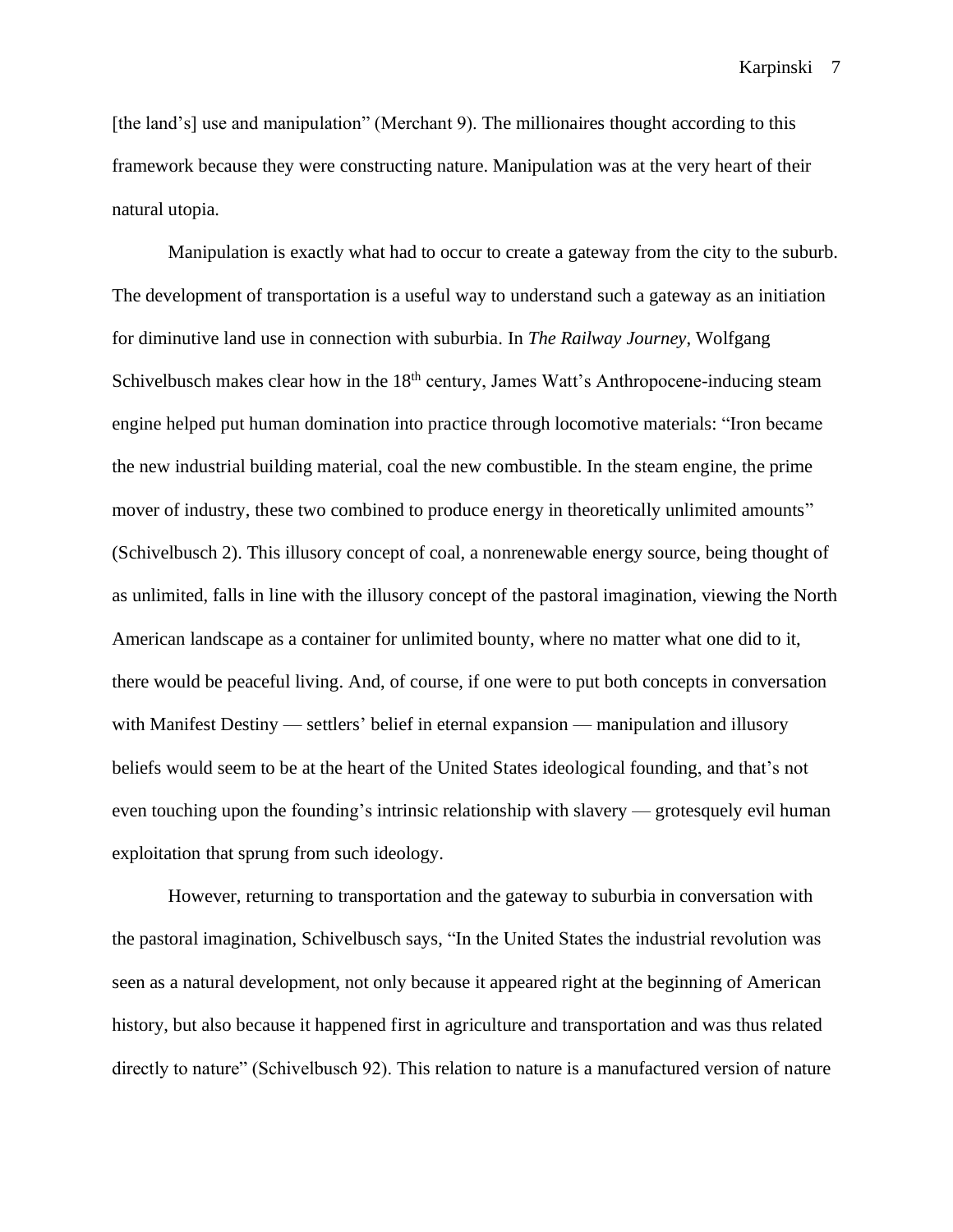that required mechanization and industrialism. Although, even with mechanization and industrialism, it was still possible to view the suburban product as nature because, as Merchant already said, "By conceiving of nature as passive, it nevertheless allowed for the possibility of its use and manipulation" (Merchant 9). In the American ethos, nature and manipulation were not contradictory terms. With suburbia's construction, nature and industry went hand-in-hand, firstly, because of Schivelbusch's point regarding the natural world's relation to transportation. And secondly, due to a passive consensus regarding the planet, nature is thought to stagnantly sit and patiently wait for anything to be done to it. But because we know that physical nature is based on one's relationship with the planet and its ecosystems, and with that relationship long terminated, the thing being manipulated is the physical planet, not some illusory concept of nature that can be violently prodded without consequence. As a result of this prodding and the consequent manufactured nature that results, suburbia does not lie over the hill and through the woods off in the distance. Suburbia is situated in the Anthropocene, not some pastoral nature. Physical nature has been removed and replaced by suburbia. Physical nature, as a place, has been displaced by suburbia.

Accordingly, as Jackson previously hinted at regarding suburbia's construction in the late 19<sup>th</sup> century, nature was sold "'wholesale' to real-estate developers, for sale to homeowners at retail" (Jackson 29). Selling nature in this fashion implies that nature is designated only to specific places. And the railroad journey that transports one to these places accentuates this designation. According to Ralph Waldo Emerson, a 19<sup>th</sup> century Transcendentalist thinker, the industrial revolution was a railway journey in the direction of Nature. While his statement does have metaphysical connotations — there being a metamorphosis between the physical and metaphysical, or poetic imagination — it's helpful to physically explore the statement because it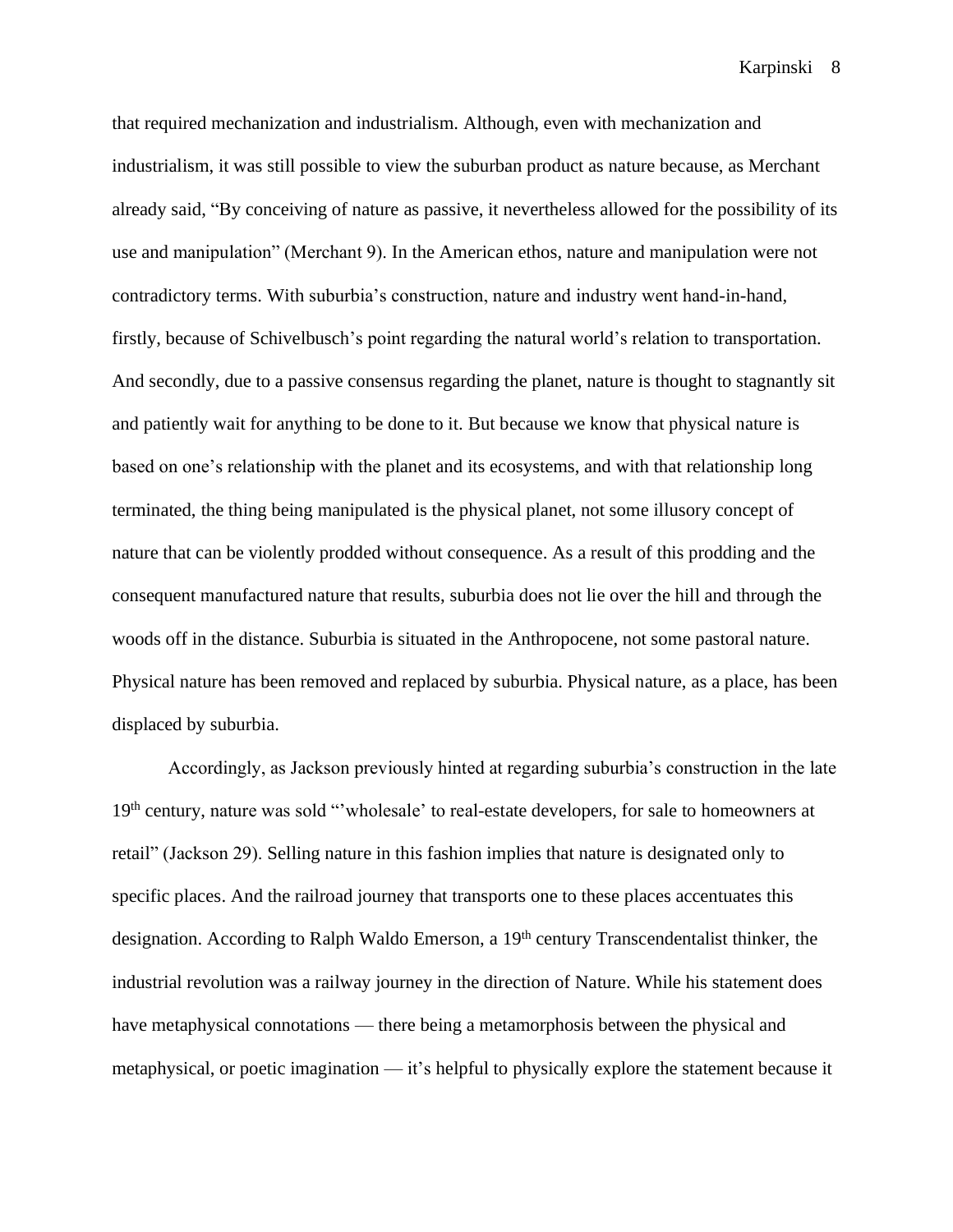exemplifies the American consciousness in relation to nature. In the physical sense, such a railway journey implies two concepts — that nature actually exists in the physical realm and that there is a foreground and a background. We've already established that nature no longer physically exists on our planet, and drawing from ecological writer and philosopher Timothy Morton, a background and foreground is something that never existed whatsoever. The railway journey, something that the Scientific Revolution allowed for with a fundamental manipulation of landscape, implies that one moves from the foreground — the industrial space — into the background — being nature: something over yonder. Nature doesn't exist 'over yonder.' As I've said, physical nature doesn't exist at all. In actuality, what the railway journey does is transport passengers from one place to another on the same ground, that ground being the Anthropocene. Point A and point B exist in the Anthropocene. This unpacking of the railway journey falls in line with the way Morton characterizes the false conception of nature as a background: "… a substance 'over there,' underneath, just around the corner, despite appearances out back, behind the surface, comfortingly present, endless, normal" (Morton, *Dark Ecology* 56). The railway journey, from the city to the suburb, is a journey through the Anthropocene. There is no getting out of it. One cannot run off to nature and escape the Anthropocene.

In the American consciousness, though, suburbia is an escape. It's a far-off land away from worry. It's an illusion, and again, by initiating suburbia with the pastoral imagination in the late 19<sup>th</sup> century, comfort was key to maintain this illusion. The railway journey played an integral part in creating a peaceful transition from the city to suburbia. Specifically, the interior of the train was useful for such a transition. This was clear from 1870 to 1878 when "the mechanized reclining chair [took] shape" (Giedion 420). During this period, reclining chairs were most prominent in barber shops and railway cars. Regarding the railway cars, these chairs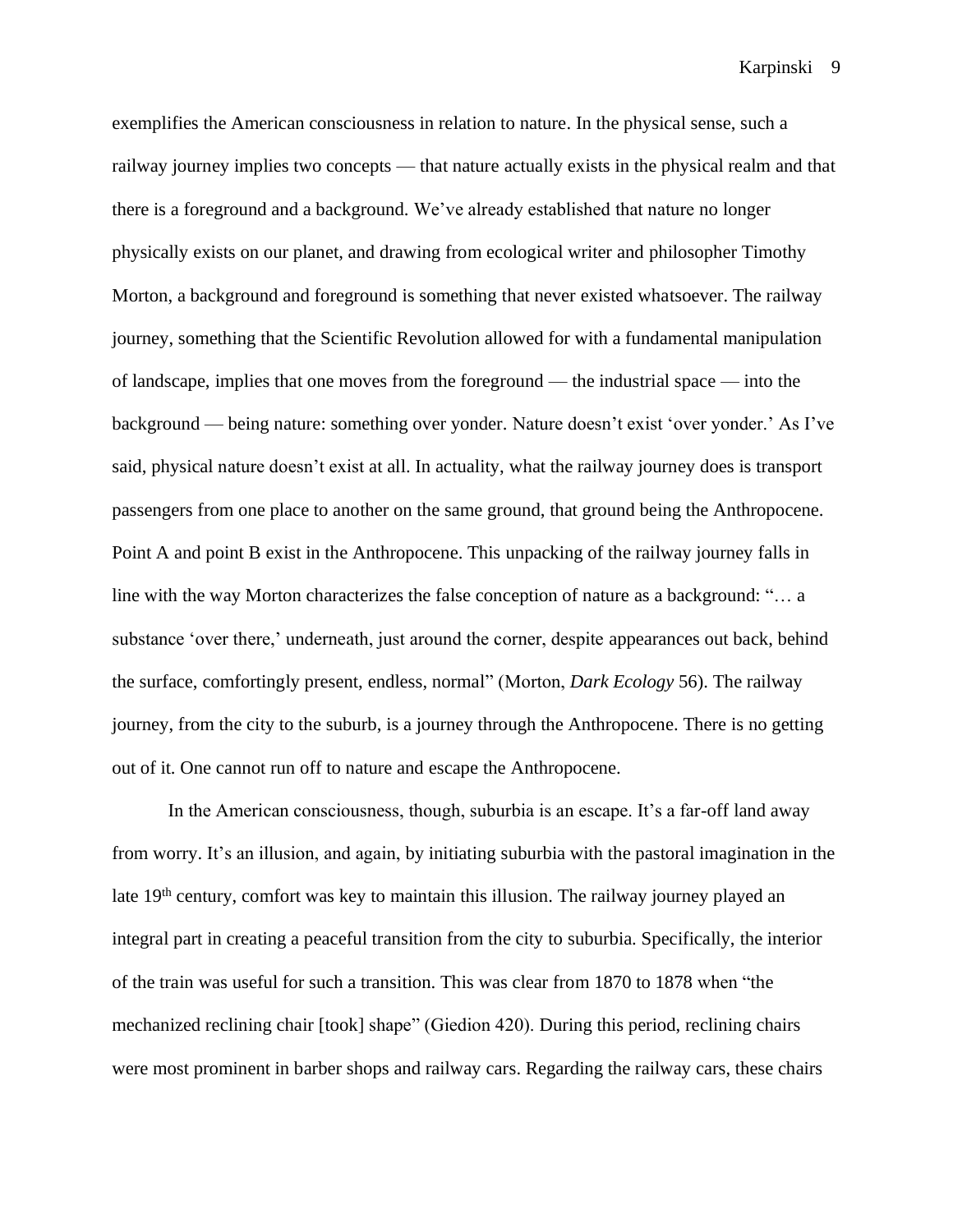revolutionized what was expected in the uniquely American railway journey. Giedion underscores this phenomenon in his work when discussing America's obsession with comfort: "Sleeping car and couch, parlor car and dining car, are typical products of the American movement. They sprang from patent furniture, from the aspiration to create a new type of comfort" (Giedion 439). And in these comfortable cars for much of the  $19<sup>th</sup>$  century, there was deceptively one travel class. I say deceptively because it was only open to white people, and an additional class was present for Black people and immigrants. This 'one' class upheld the illusion of American democracy, where all people are welcome to travel via train from city to suburb. The U.S., though, obviously has a long history of "processes that produce urban and suburban separation in the United States [and] also [has] a long history based on racism and racial segregation" (Low 47). In the 1950's and 60's, white flight, largely sparked by a fear of 'the other,' accentuated suburbia as a form of segregation. And this irrational fear from white people further erupted by racist news coverage from various mass media outlets regarding city crime among minority communities:

"News stories chronicle daily murders, rapes, drive-by shootings, drug busts, and kidnapping. An ever-growing proportion of people fear that they will be victimized, such that the fear of crime has increased since the mid-1960s even though there has been a decline in all violent crime since the 1980's" (Low 47).

White flight, in combination with lending discrimination, among other systemically racist practices, made suburbia a utopian place of whiteness.

Returning to the deceptively democratized American railway car, whites could sit back with knowledge that when they got off at their stop, they could enter eternal and pure bounty —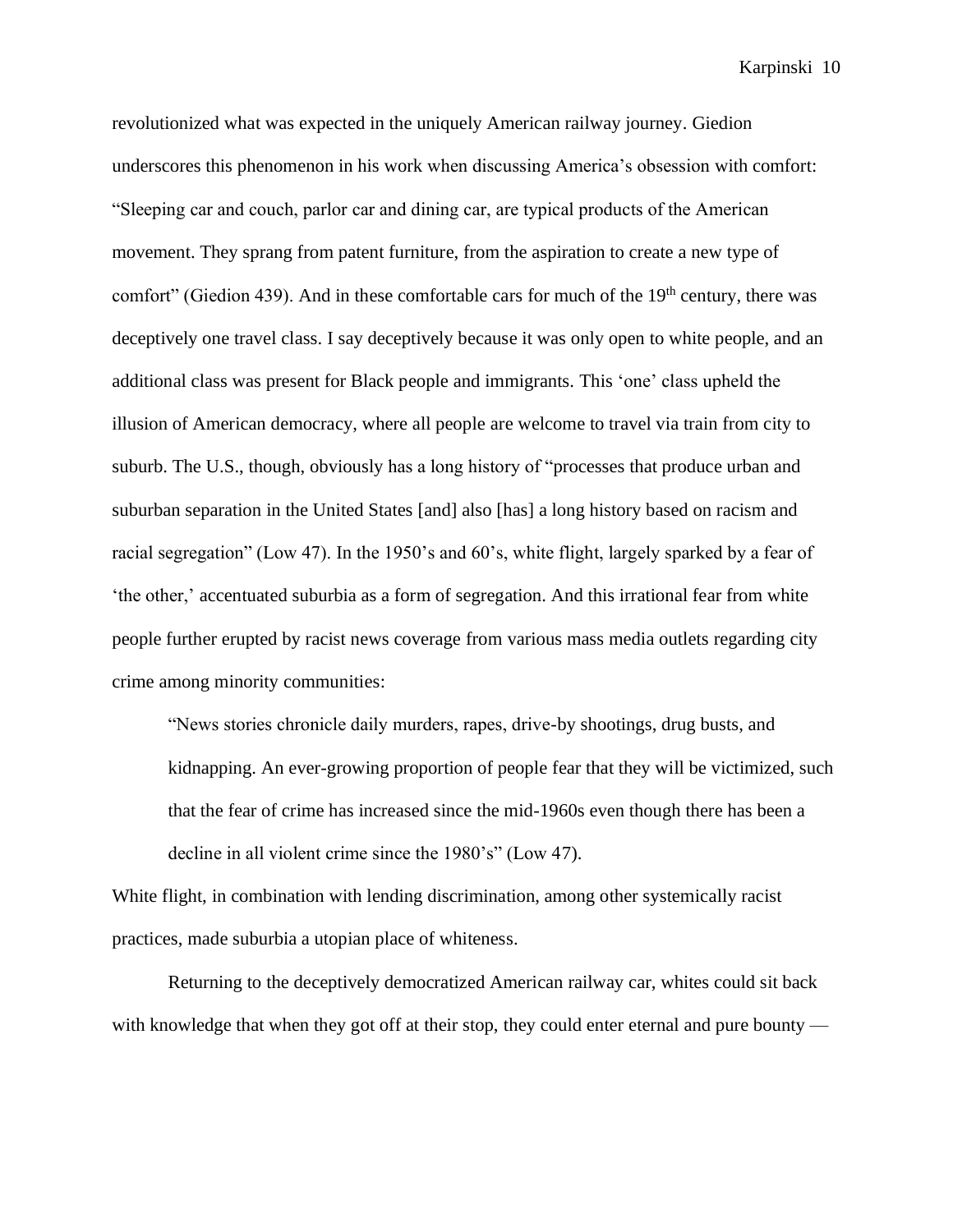good old fashion U.S nature. And before reaching their stop, as the train glides through the land, they could look out the window and add to the illusion with a morphed space-time continuum:

"…in view of the traveler's situation in the train compartment: enclosed in it, the traveler has no way of distancing himself from the objects — all he can do is ignore them and the portions of the landscape that are closest to him, and to direct his gaze on the more distant objects that seem to pass by more slowly" (Schivelbusch 56).

The passenger's gaze is transfixed on a slow-moving background, because on the railway journey, distant objects are, just as Schivelbusch points out, the only legible objects. This distant gaze among passengers heightens the illusion of the railway journey: drifting away in the direction of nature. It heightens the illusion of a background, when in the Anthropocene, there is no difference between point A and point B. There is just one point — a physical realm of global warming.

However, carrying on with the illusion, when the passenger gets off at their stop, and proceeds to walk through so-called nature, eventually entering their home, there is a smooth reinforcement of comfort. This is especially true regarding similarities between the interior of the railway car and the interior of the home. The successful reception of reclining chairs in railway cars allowed them to enter "the intimacy of the home" (Giedion 418). Reclining chairs are symbolic of the comfort represented in the entire suburban home due to the pastoral need to escape into a reclined state. There is an ideological connection with comfort in the suburban home:

"The single-family dwelling became the paragon of middle-class housing, the most visible symbol of having arrived at a fixed place in society, the goal to which every decent family aspired. It was an investment that many people hoped would provide a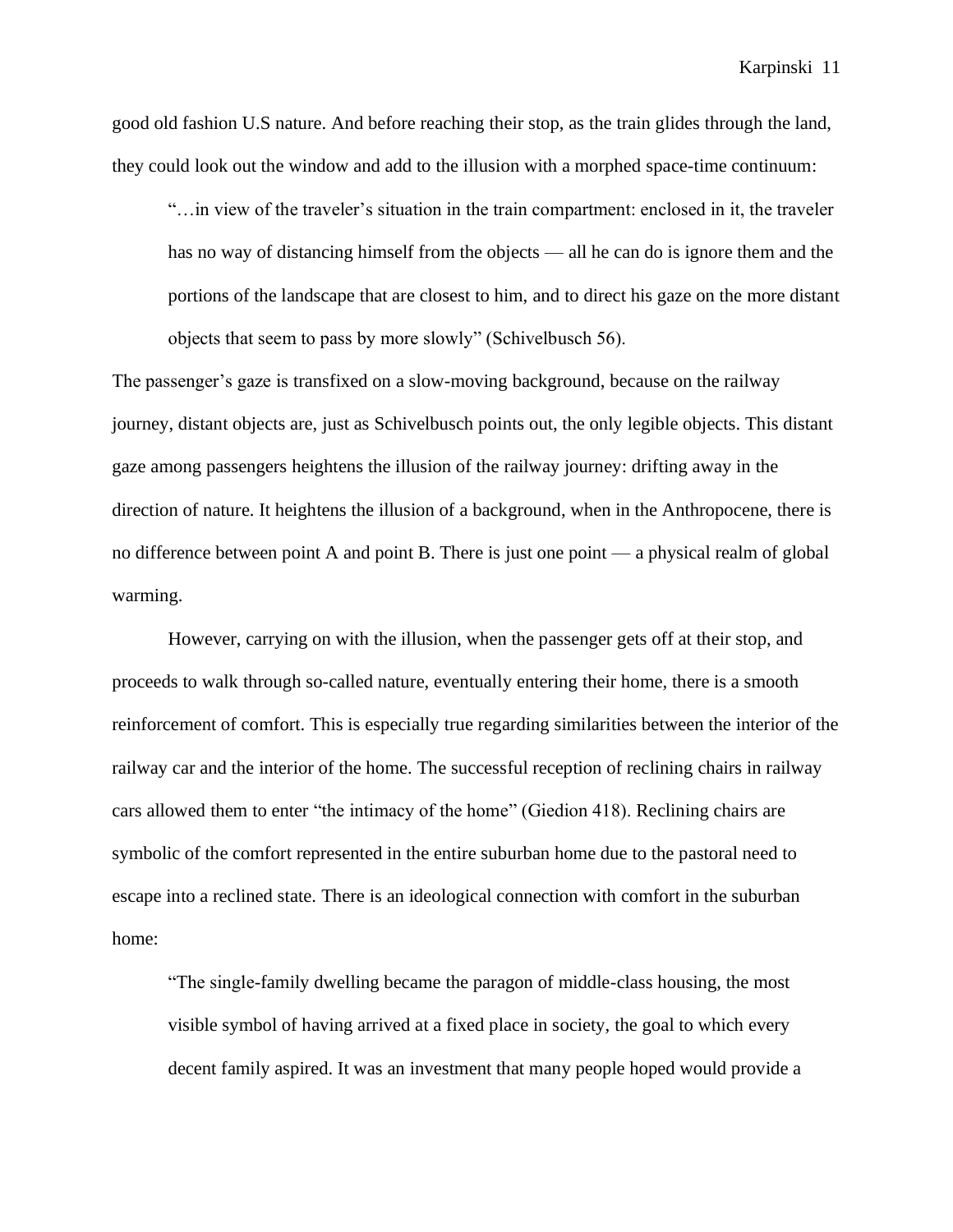ticket to higher status and wealth. 'A man is not a whole and complete man,' Walt

Whitman wrote, 'unless he owns a house and the ground it stands on.'" (Jackson 50). Suburbia as a utopia is an actualized manifestation of the pastoral imagination and of the goals of eternal expansion espoused by Manifest Destiny — a consequent dwelling place in the land made in God's image. Again, there are racist connotation here with such an emphasis being put on the necessity to own part of the utopia to be complete. The previously mentioned legislative policies impede Black people and people of color from achieving "higher status" and "wealth" and becoming "whole" and "complete." With this, in conversation with the pastoral imagination and Manifest Destiny, suburbia is more than a physical place. It's also a part of illusory American ideology. Regarding the suburban home, Jackson says, "Although it is only a box and often the unindividualized result of mass production and design, it is a very particular box and is almost a tangible expression of self" (Jackson 52). This expression of self, a privatized form of identity — no matter its specifics — situates itself in the context of a safe and comfortable ideology. It situates itself in a background.

Moving into the 20<sup>th</sup> century and keeping with the theme of transportation, this time with the Model T, "the ownership of an automobile had reached the point of being an essential part of normal middle-class living" (Jackson 161). The automobile expanded suburbia with roads and highways. Automobiles don't conform to straight tracks and predetermined stops like trains do. In the  $20<sup>th</sup>$  century, roads and highways allowed for a larger reach and a more expansive manufactured nature. "The most important characteristic of the automobile suburb was its lower density and larger average lot size as compared with anything ever previously experienced in the urban world" (Jackson 184). And, in a similar fashion to how trains influenced comfortable home living, so did cars.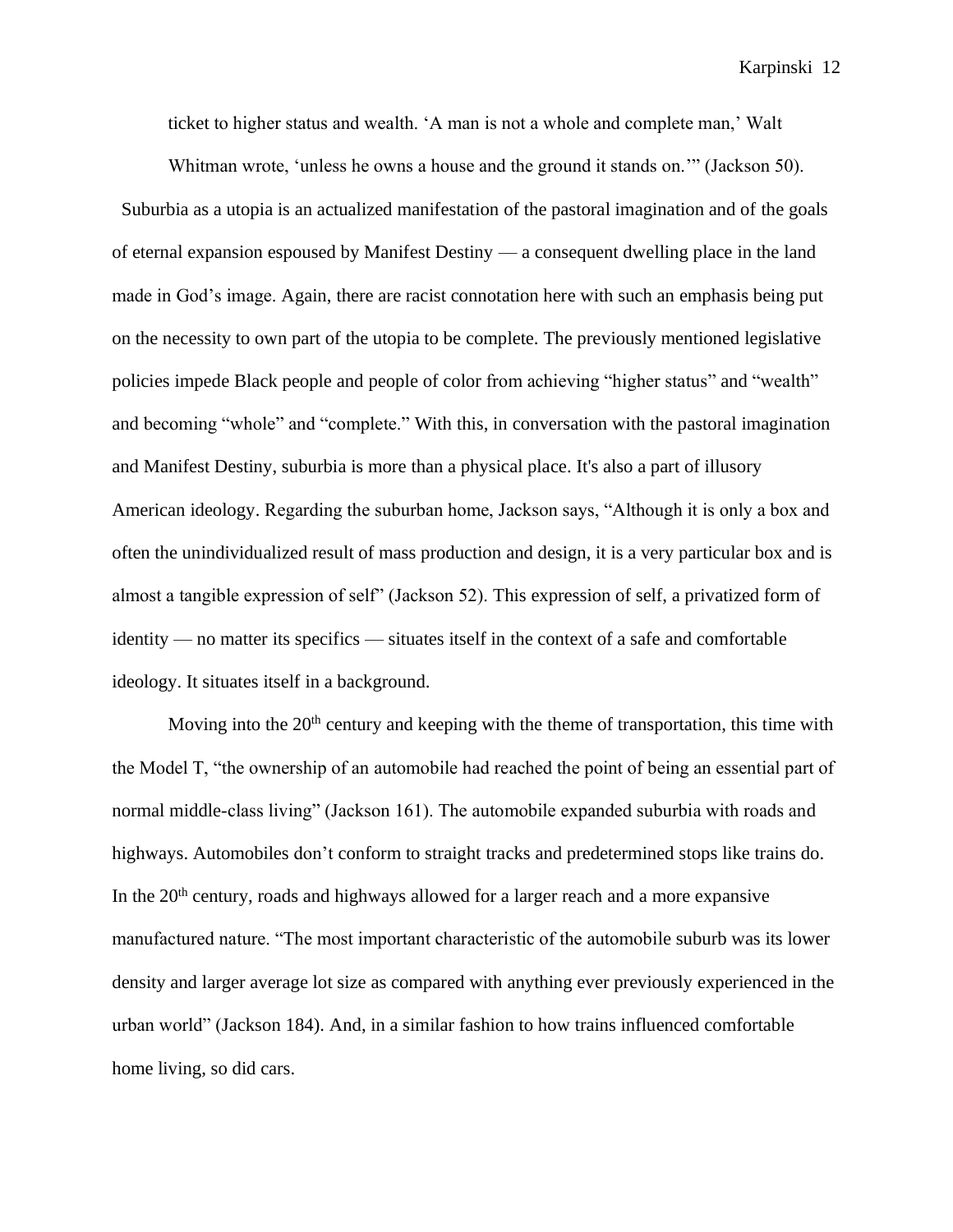Following World War Two, this influence became apparent in the sphere of kitchen appliances, which is a critical area regarding the peaceful, domestic aesthetic that suburbia holds. As Laura Scott Holliday writes in her "Kitchen technologies: promises and alibis," "Women's food preparation and cleanup were 'labors of love,' work that reproduced the bourgeois family as an institution ideologically and materially by reiterating an appropriately gendered division of labor and by erecting the home as a space distinct from the public sphere" (Holliday 82). Gendering the domestic sphere (suburbia) as female and as distinct from the world of male labor aligns with how Merchant previously detailed nature as "subordinate and essentially passive," and prime for manipulation (Merchant 9). The separation of the public sphere (industry/labor) and domesticity (nature) further reinforces nature as a background, as opposed to upholding the reality that there is no background in the Anthropocene. It is part of the overarching ideology where nature and manipulation go hand in hand.

Moving forward with domestic appliances and automobiles, kitchen companies, such as Streamline Moderne, departed "from a 'gears-and-grease' aesthetic," which can "be read as an evolution away from noisy, dirty, and laborious present-day machines toward machine of the future, which are coded as quiet, clean, and effortless, as though they operated via magical rather mechanical principles" (Holliday 109-110). To maintain suburbia as a pastoral background, to polish its natural aesthetic, mechanization had to be concealed. Mechanization in suburbia had to be clean and represent leisure, not some laborious chore. It had to represent freedom and progress, which is why "the promises of kitchen technologies are initially established through the showcasing of cars alongside kitchens, promoting a parallel between automobiles and major kitchen appliances" (Holliday 86). Holliday continues: "…the kitchen, or at least having the appropriate cutting-edge Frigidaire appliances in a kitchen, offers independence and personal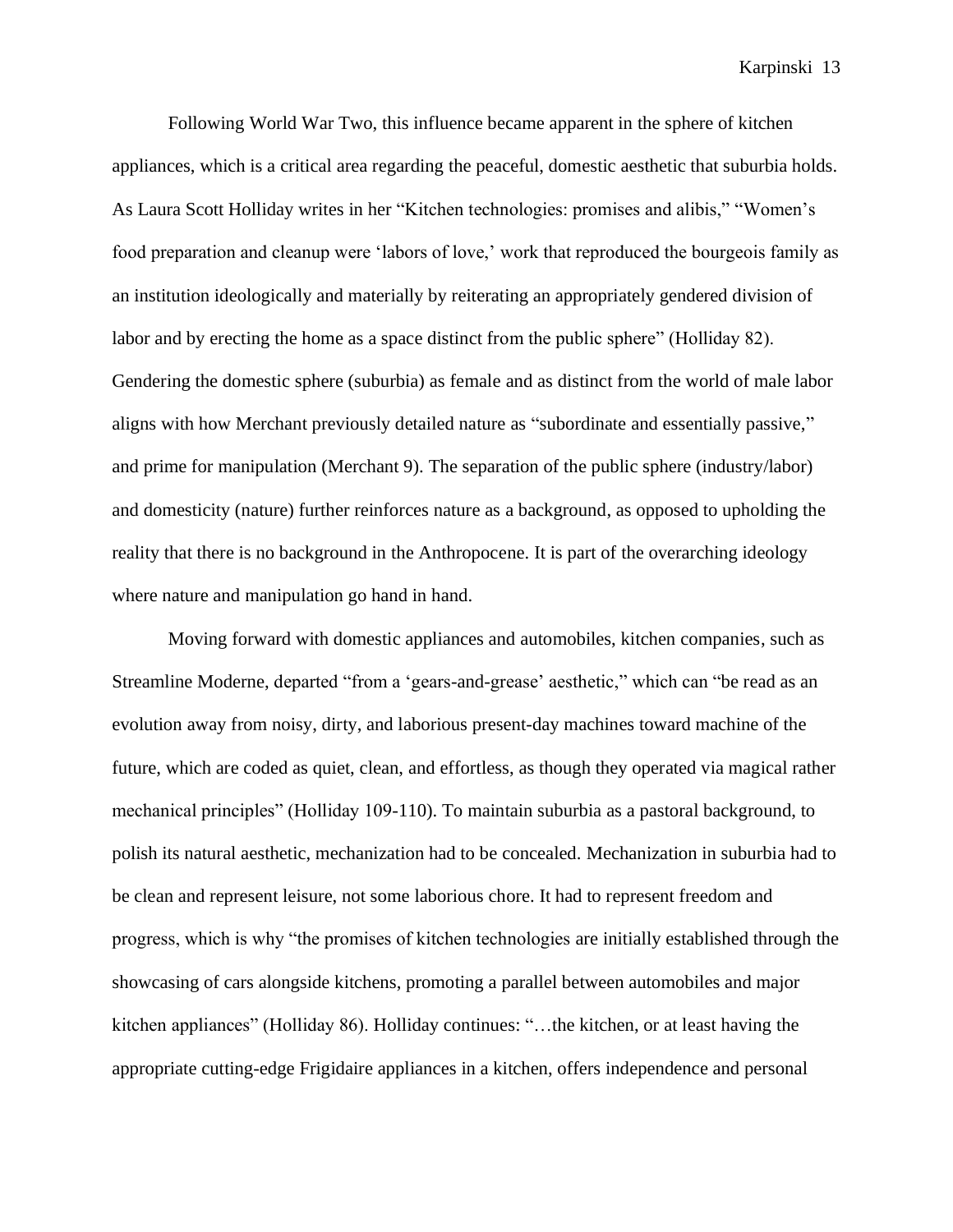freedom (and status) parallel to that enabled by owning an automobile" (Holliday 86). Suburbia represents freedom — a democratized natural place where anyone can escape from the labors of everyday work life. It's a place without burden. Such nonsensical rhetoric simply contributes to the notion of the natural simulacra as reality. We should all know by now that suburbia is not a vessel of escape. It's a mechanically produced place that sits in global warming. The Anthropocene melts around suburbia just as it does in all places on our planet. Displacing physical nature with suburbia and the illusions that come with the pastoral imagination changes nothing concerning its situation in the physical realm.

One realizes this with ecological awareness, recognizing that there is a difference between how things appear and how things are. Referencing Morton again, this time regarding ecological damage in conversation with this contrast, he says, "I can't actually wipe [the vomit] off. We enter a thick ambiguous boundary between shame and a region that lies within it. At this boundary, there is a recognition of trauma, an acknowledgement that we never wiped away the vomit and never could…" (Morton, *Dark Ecology* 133). There is shame because we realize that we (humans) are completely and utterly at fault for the ecological crisis we face. We puked everywhere and are having to now clean it up. Every time we return to the scene of the puke, it still smells putrid. And even more than that, there is no one scene. The scene is everywhere. It's in all places.

Continuing with Morton terminology, global warming and the reality that is the Anthropocene can be characterized with the term, hyperobjects — 'objects' that are "massively distributed in time and space, exhibiting nonlocal effects that [defy] location and temporality, [and] cuttable into many parts without losing coherence" (Morton 47). Hyperobjects defy location and temporality because they are "the future, somehow beamed into the present"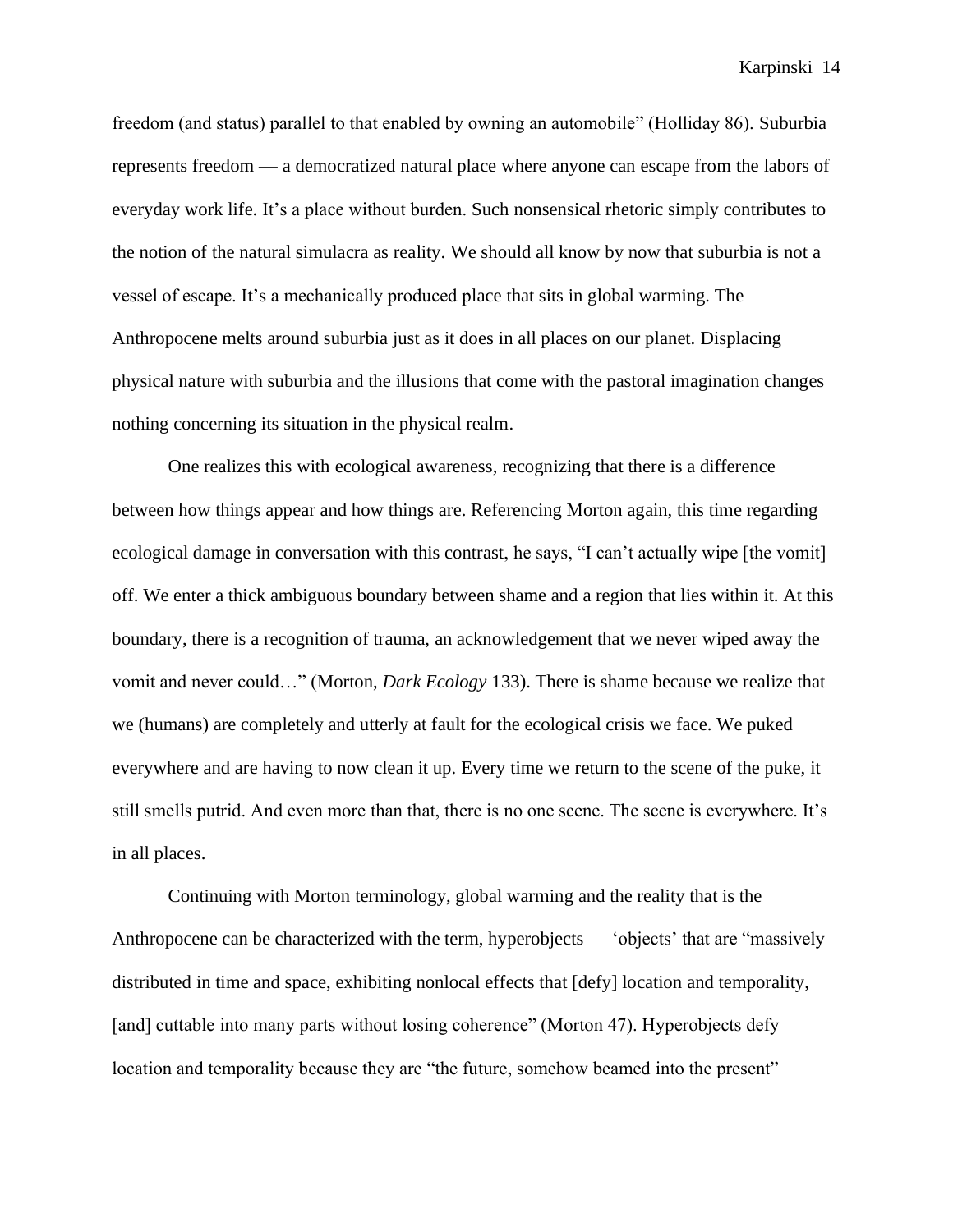(Morton 91). You can't hold or touch a hyperobject in the sense that you can't hold or touch global warming, which Morton comprehensively unpacks in his work, *Hyperobjects*. With ecological awareness, you instead feel the effects of the hyperobject. For instance, you feel rain from a violent storm, which is an effect of the hyperobject. You can't touch or hold the global warming that caused that rain. And even more, the rain, in conglomeration with the violent storm, reminds you of the ability of global warming to destroy, which brings the impending future of the hyperobject into the here and now.

By becoming ecologically aware in the suburban place, and acknowledging the everpresent puke, things become uncanny. The uncanny, as Sigmond Freud says, "applies to everything that was intended to remain secret, hidden away, and has come into the open" (Freud 187). To bring this uncanniness into the light, it's helpful to harken back to the suburban image I illustrated in the first paragraph. Let's start with the eloquent Range Rover parked on its concrete red carpet. It leaves the strip every day, going to and from places (any places, undoubtedly countless places) and consequently impacts the global carbon footprint. If it's an electric car, the fossil fuels and rare earth minerals that allow for its existence still have profound effects on global warming. Traversing from the concrete strip to the Astroturf-looking lawn, the pesticides that contribute to forming its perfection contaminate soil, water, and vegetation and therefore harm all organisms, including birds, fish, and insects. The lawn is the largest irrigated crop in the continental United States. Americans spend more than \$36 billion every year on lawn care. That's four-and-a-half times more than the annual budget of the Environmental Protection Agency (Holthaus). Walking into the interior of the house, and skipping over the visible objects, such as furniture and appliances that are only present because of global warming inducing industry, one thing is apparent: the air feels comfortable. It feels refreshing and judging by the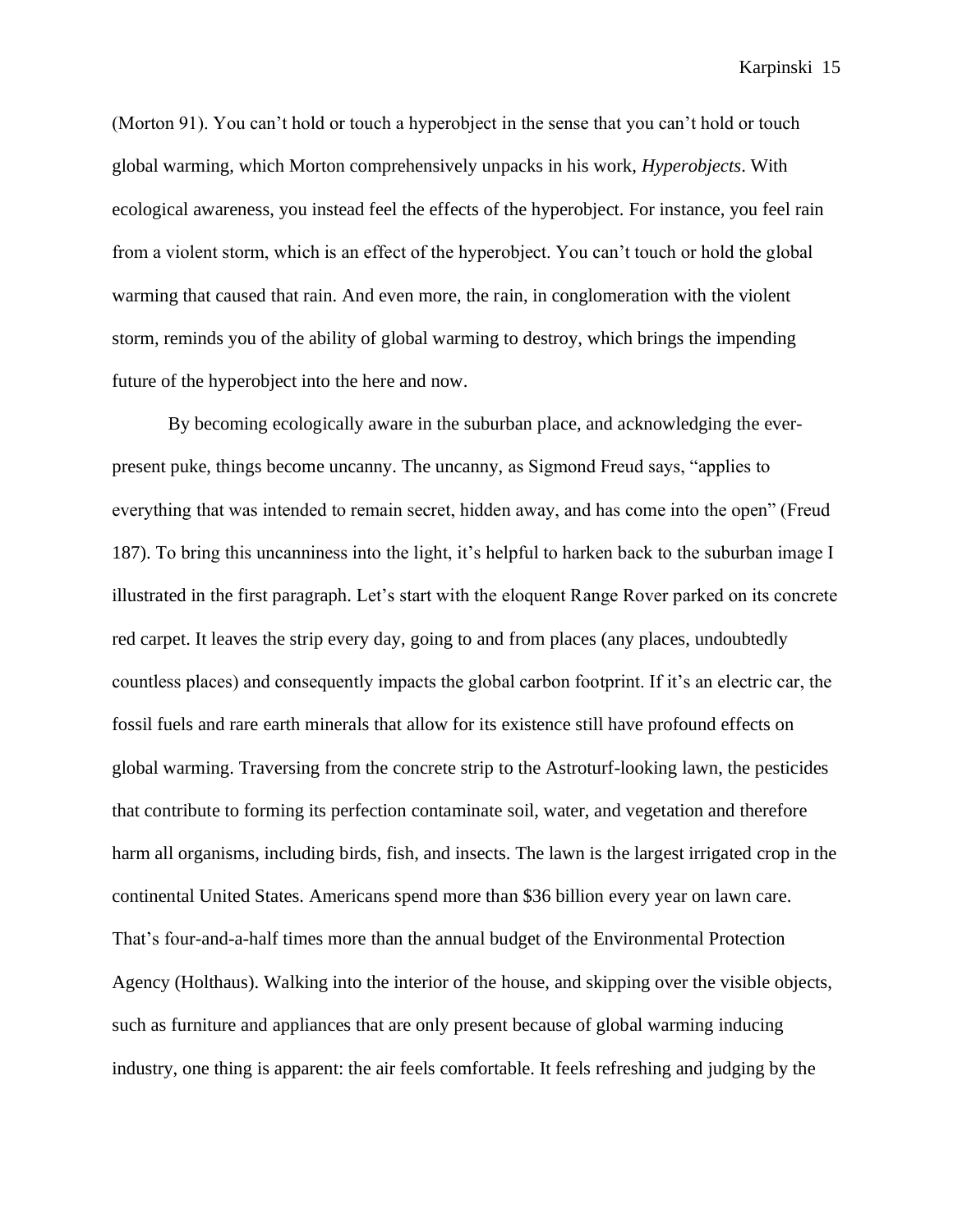suburban illustration's beautifully manicured green lawn, its most definitely summertime. It's hot outside, and by walking inside, one experiences the ambient, cool breeze that air conditioning produces. By 2050, researchers expect the number of room air conditioners on Earth to quadruple to 4.5 billion. Greenhouse gas emissions from air conditioning will account for as much as a 0.5-degree Celsius rise in global temperatures (Underwood). There is a frightening contrast between appearance and essence in the American utopia.

This new vantage point of something so normal, familiar, and safe becomes disorienting. It's to the point where an ecologically aware suburbanite might walk out their front door, squint their eyes, and channel the Talking Heads from the band's famous song, "Once in a Lifetime:" "…What is that beautiful house? / …Where does that highway go to?" / "…Am I right? Am I wrong? / …My God! What have I done?" (Talking Heads 2:19). The lyric's lack of familiarity with the house and the highway encapsulates the process of attuning oneself to the horrors of the Anthropocene, and then recognizing the horrors. Questioning whether one is right or wrong and concluding accountability and personal wrong-doing, and subsequent fear of such wrong-doing — that is ecological awareness.

And this recognition of essence in the Anthropocene can be further illustrated in Stanley Kubrick's 1980 film, *The Shining*. In the film, a family of three head to an isolated hotel (The Overlook Hotel) as its caretakers for the winter where a sinister presence influences the father into violence, while his psychic son sees the horrific presence from both the past and the future. Kubrick uses time, place, and memory to articulate how past and future violence are represented in an omnipresent fashion. He specifically does so regarding violence against Indigenous people, and the film is covered from front to back with Indigenous symbolism. Indigenous imagery is printed on canned goods in the hotel's pantry. Indigenous art scatters the hotel on which the main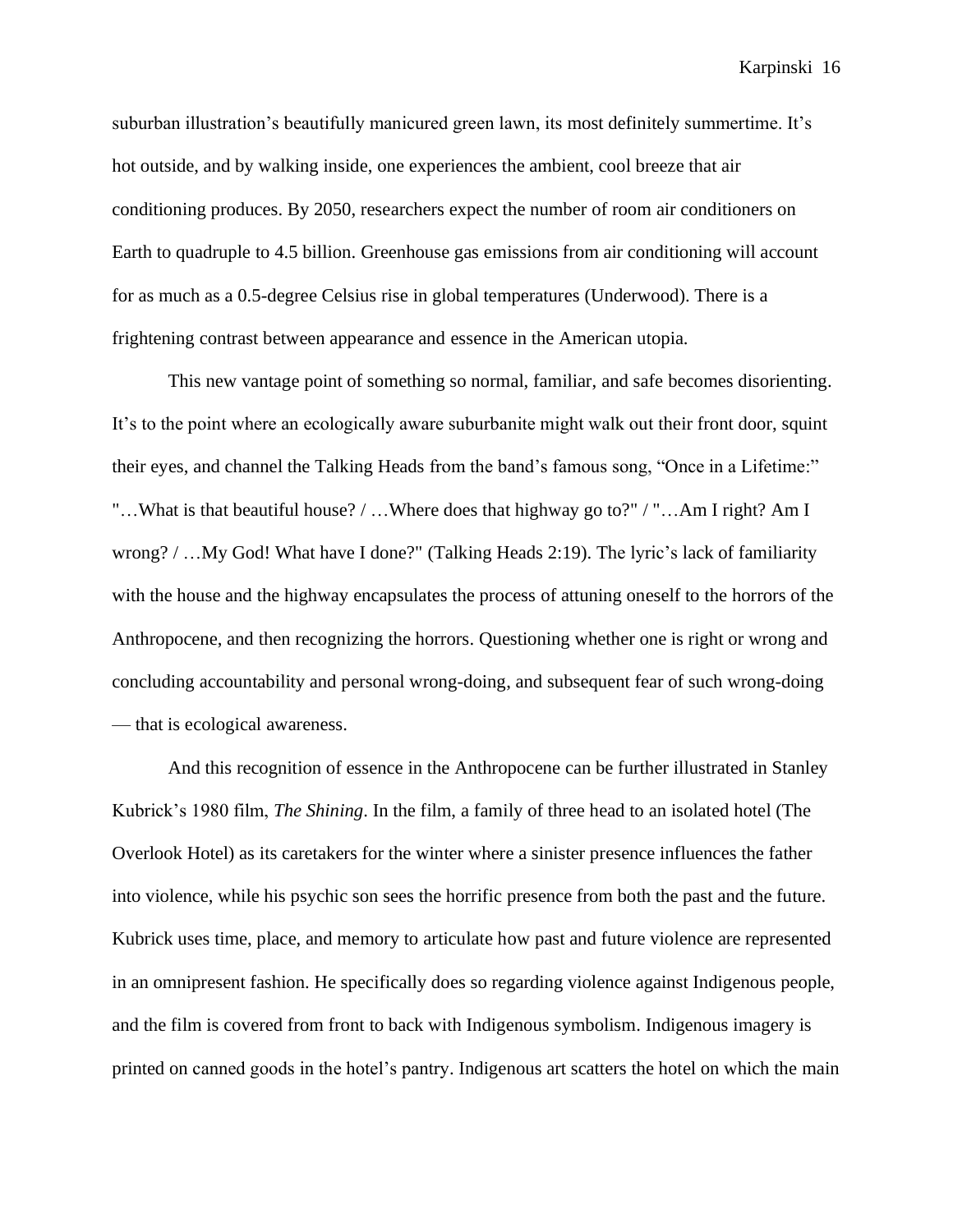protagonist (the father) — Jack (played by Jack Nicholson) — violently throws a ball to both kill time and solve his writers block. The hotel is built on an Indigenous burial ground and Wendy (the mother) — played by Shelley Duvall — wears clothing with inscribed Indigenous imagery, with instances of her hair done in two braids as well. These are just a few examples.

With that imagery in mind, when the film's violence appears on screen, it's meaning is that much more visceral. For instance, with the Grady twins, who were murdered by their father, the previous caretaker of The Overlook Hotel, we get an insight into this heightened meaning. As mentioned before, the current caretaker is Jack, played by Jack Nicholson. One day, Jack's son, Danny, sees the Grady twins unharmed in a hallway of the hotel. He experiences the twins in the present because Danny is unaware of their prior demise. In the present, as they are, the Grady twins are already uncanny because they are doubles of themselves. However, things get particularly uncanny when the twins' essence is revealed to Danny — that essence being the fact that they were axed to death by Mr. Grady, the previous caretaker of the hotel. Danny observes something that for him, is the twins' future fate, but in actuality is a past occurrence. After their essence is revealed, the twins say, "Come play with us Danny, forever and ever and ever" (Kubrick 50:14-50:21).

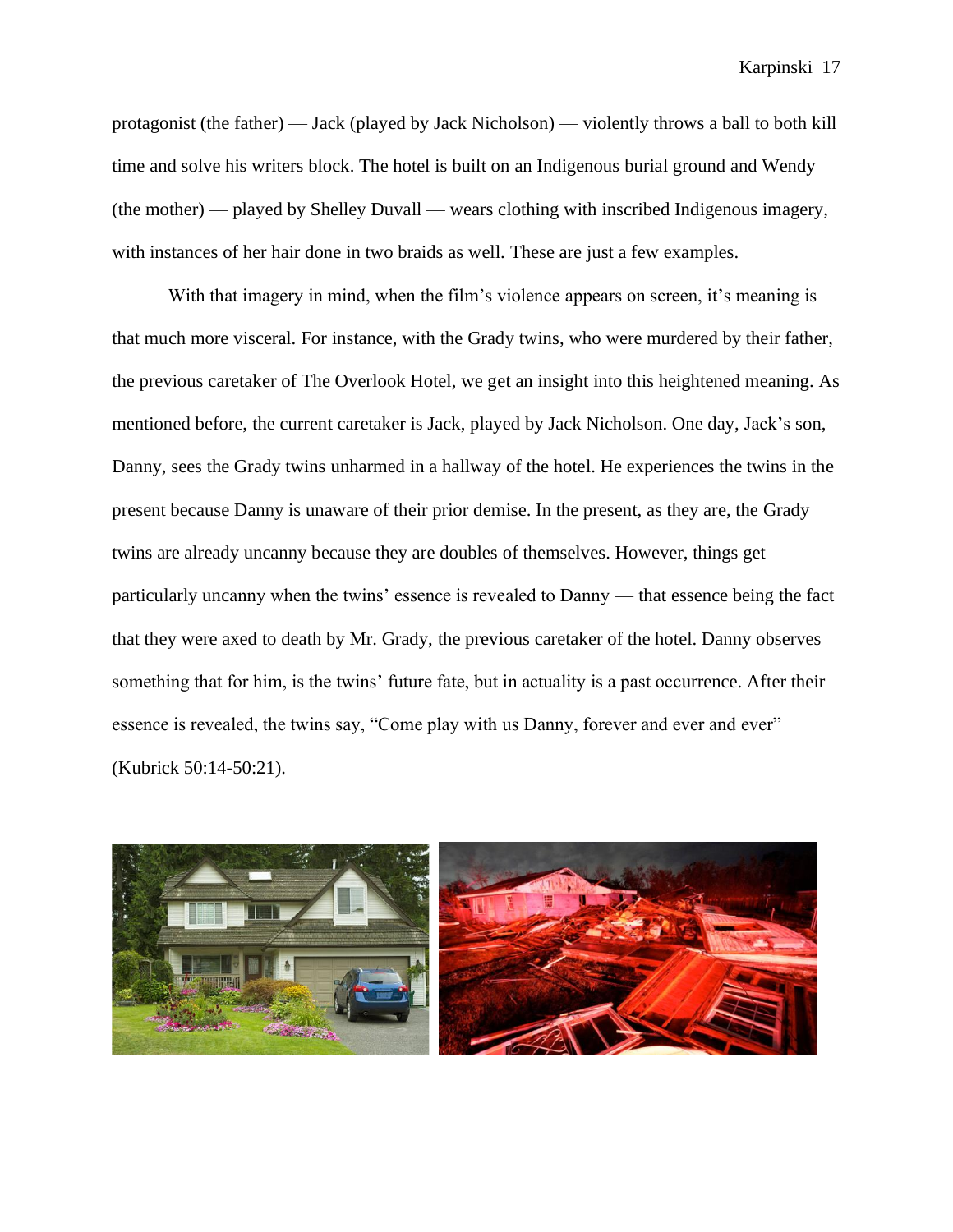

Kubrick uses the past and the future to articulate the omnipresence of time and its infinite entwinement. The Overlook Hotel, just like a suburb in the Anthropocene, and more generally, just like the entire Anthropocene, is a hyperobject. As Morton says, "The present does not truly exist. We are experiencing a crisscrossing set of force fields, the aesthetic-causal fields emanated by a host of objects" (Morton 93). We are constantly reckoning with the past, and in conversation with that reckoning, the future is "beamed into the present." (Morton 91). When we ecologically view the suburb as a place in the Anthropocene, we experience a crisscross of events and feelings. Firstly, we become aware of past industrial exploitation, we become aware of the pervasive presence of that exploitation (even within what was thought to be the peaceful background — nature or suburbia), and we become aware of a future that is destroyed by ecological crisis because of the past — a crisscross of time and space. Secondly, we become aware of the colonial violence that contributed to a global standard of violent exploitation. We see the past blood of Indigenous people cover the present ground and we fear for the future that such violence put in motion. The past and the future exist simultaneously. When you think of suburbia, and more broadly, when you think about the Anthropocene, picture colonialism and industry. That picture, and the process of picturing — becoming ecologically aware penetrates place with unease because it is an acknowledgement of the violence that has been enacted to the planet and an acknowledgment of how we are currently part of that violence. It's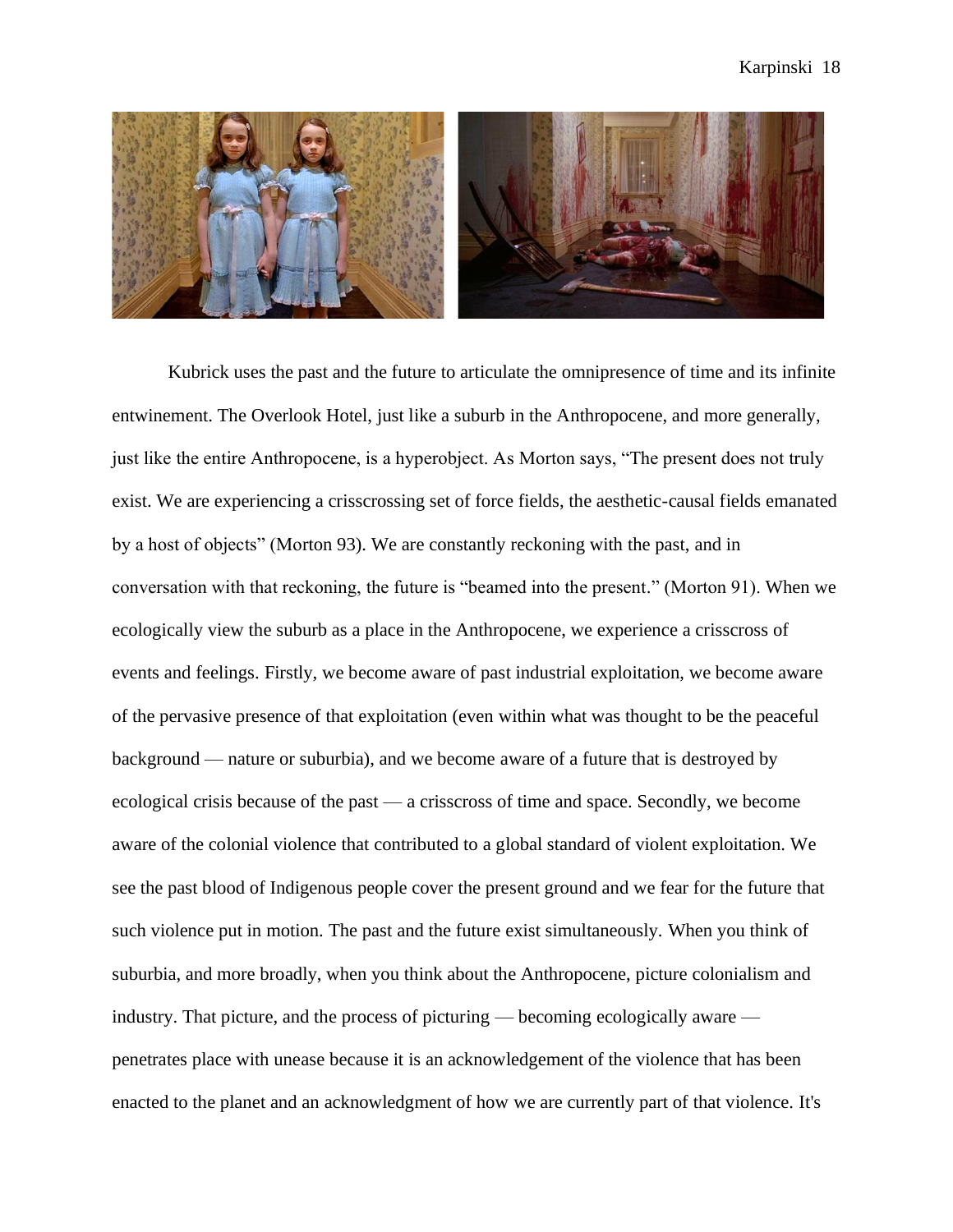an acknowledgement of we are actively participating, how we are actively dominating, and how that domination is a futile attempt at control. It stands no chance against the planet's inherent power and its reaction to the excessive human mechanization that has caused global warming. The planet is The Overlook Hotel, and we are the Grady twins. We are subject to the consequences of how we disparage the planet.

We have displaced physical nature with excessive mechanization. This excess is a veil that threatens ecological awareness and paints over the planet's natural relationships. The fact of the matter is that the places which we live do have profound meaning, even in a painted-over form. Their meaning is so profound that its critical to acknowledge the fear that I've mentioned and use it as a tool to inform the ways we live and the ways we respect our physical surroundings. It should inform the empathy that we have for the human and the nonhuman life on Earth. We should view ourselves as stewards and not as rulers or subjugators. We are at the mercy of the planet and the planet has yet to reveal its power in full — not even close. Let's acknowledge the damage that we have done to the planet, let's strip away the natural simulacra façade that suburbia cloaks places with, and let's live with care and protect our physical surroundings. Let's live with the planet and all its humans and nonhumans. Maybe then we'll can be witness to its poetic ecology.

## Works Cited

Baudrillard, Jean. *Simulacra and Simulation*. Translated by Sheila Glaser, University of Michigan Press, 1994.

Freud, Sigmund, David McLintock, and Hugh Haughton. *The Uncanny*. New York: Penguin Books, 2003.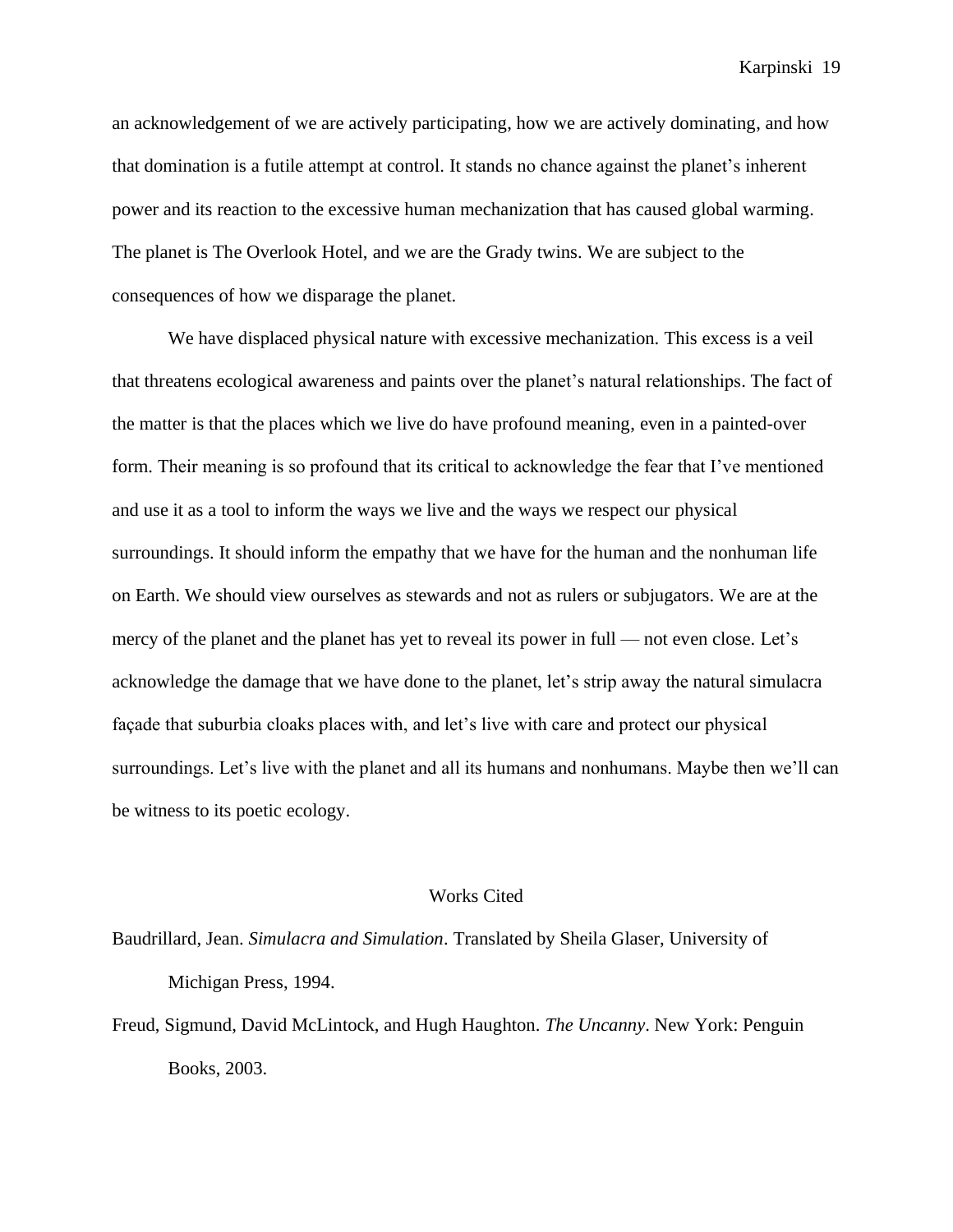- Giedion, Siegfried. *Mechanization Takes Command: A Contribution to Anonymous History*. Oxford University Press, 1955.
- Holliday, Laura Scott. "Kitchen technologies: promises and alibis, 1944-1966." *Camera Obscura*, 2001, pp. 79-131.
- Holthaus, Eric. "Lawns are the No. 1 irrigated 'crop' in America. They need to die." *The Arizona Republic*, 2 May 2019. [https://www.azcentral.com/story/news/local/arizona](https://www.azcentral.com/story/news/local/arizona-%09environment/2019/05/02/lawns-no-1-irrigated-crop-america/3655688002/)[environment/2019/05/02/lawns-no-1-irrigated-crop-america/3655688002/](https://www.azcentral.com/story/news/local/arizona-%09environment/2019/05/02/lawns-no-1-irrigated-crop-america/3655688002/)
- Jackson, Kenneth T. *Crabgrass Frontier: The Suburbanization of the United States*. New York: Oxford University Press, 1985.
- Koch, Alexander, Chris Brierly, Mark M. Maslin and Simon Lewis. "Earth system impacts of the European arrival and Great Dying in the Americas after 1492." *Quarterly Science Review*. Volume 207, 1 March 2019, Pages 13-36.

https://www.sciencedirect.com/science/article/pii/S0277379118307261.

- Kubrick, Stanley, Stephen King, and Diane Johnson. *The Shining*. Los Angeles, CA: Warner Bros. Pictures, 1980.
- Low, Setha M. "The Edge and the Center: Gated Communities and the Discourse of Urban Fear pp. 45–58, [https://doi.org/10.1525/aa.2001.103.1.45.](https://doi.org/10.1525/aa.2001.103.1.45)
- Marx, Leo. *The Machine in the Garden: Technology and the Pastoral Ideal in America*. London: Oxford University Press, 1967.
- Merchant, Carolyn. *The Death of Nature: Women, Ecology, and the Scientific Revolution*. New York: Harper Collins Publishers, 1990.
- Morton, Timothy. *Dark Ecology: For a Logic of Future Coexistence*. Columbia University Press, 2016.